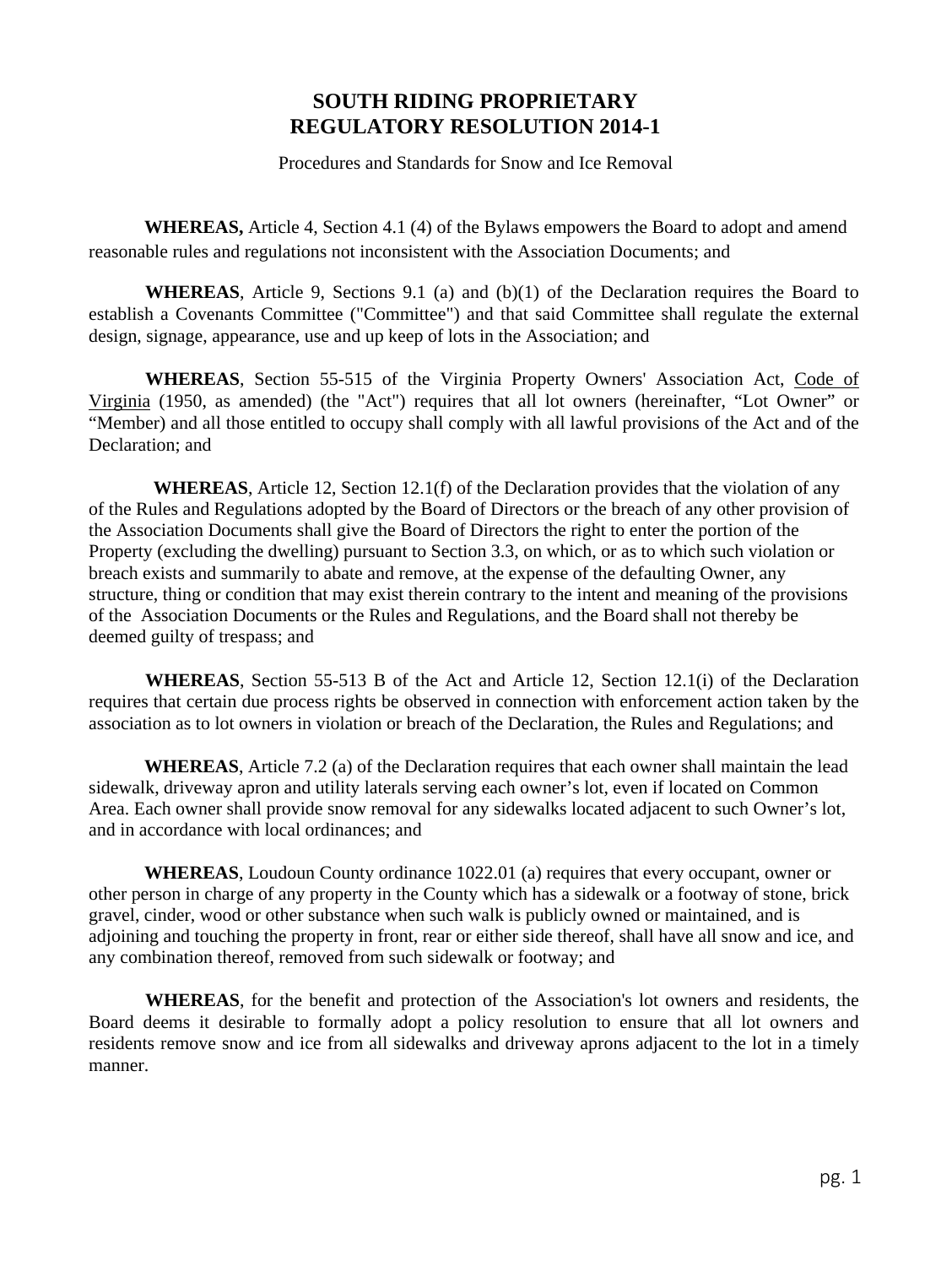#### **NOW, THEREFORE, BE IT RESOLVED THAT:**

#### **I. Standards for Snow and Ice Removal**

Sidewalks and driveway aprons adjacent to the Lot shall be cleared of ice and snow. Lot Owners and residents are responsible for snow and ice removal within Twenty-four (24) hours after the snow/ice has stopped falling or before local schools resume, whichever comes first. Removal may include shoveling, application of ice melt products and other tasks, as required to properly remove snow and ice from sidewalks and driveway aprons adjacent to the lot. Only non-corrosive, environmentally-friendly material shall be used. The use of salt products on concrete surfaces is strictly prohibited. The Covenants Committee and /or Board of Directors shall use it's sole discretion in determining said conditions.

#### **II. Enforcement**

#### A. Notice on Door

The Notice shall describe the violating condition and state that if the Lot Owner fails to correct the violation within forty-eight (48) hours of the date stated on the Notice or before local schools resume, whichever comes first the Association intends to enter the Lot to correct the violating condition at the expense of the Lot Owner and the Lot owner shall be assessed the costs of performing the corrective work (i.e., shoveling, application of ice melt products, etc.). The Notice shall further state that the Lot Owner may be assessed additional charges as may be allowed by law including violation charges currently authorized by the Act. (If the Owner does not occupy the Lot, The Association shall mail the Notice to the address of the Lot Owner as listed in the Association's records.)

#### B. Hearing (Upon Request)

The Notice shall advise Lot Owners that they are entitled to a hearing regarding the cost of corrective action. Lot Owners who desire a hearing shall submit a written request to the Covenants Department. Upon receipt of a request for a hearing, the Covenants Committee shall set a hearing date, time and send the Lot Owner a Notice of Hearing not less than fourteen (14) days from the date of the hearing, by hand delivery or certified mail, return receipt requested. (If the Owner does not occupy the Lot, The Association shall mail the Notice to the address of the Lot Owner as listed in the Association's records.) Hearings regarding compliance with this Resolution shall be conducted to ensure that the Lot Owner has an opportunity to be heard regarding any assessment of charges relating to corrective action taken. Lot Owners may be represented by counsel at the hearing.

#### C. Corrective Action

If the Lot Owner does not cure the violation as requested in the Notice by the deadline set forth therein, the Association (or its authorized agents or contractors) may enter the lot and cure the violation at the expense of the Lot Owner. The Lot Owner shall be assessed all the costs of any corrective action and may be assessed additional charges in the amounts permitted under the Act, as amended and may be collected by the Association in the same manner as all other Association assessments and all privileges afforded a member in good standing will be revoked.

#### D. Repeat Offenders

If the Lot Owner is found to be in violation for the lack of snow and ice removal a second time within the same calendar year and/or winter storm season, the Lot Owner shall be assessed all the costs of any corrective action and will be assessed additional charges in the amounts permitted under the Act, as amended and may be collected by the Association in the same manner as all other Association assessments and all privileges afforded a member in good standing may be revoked.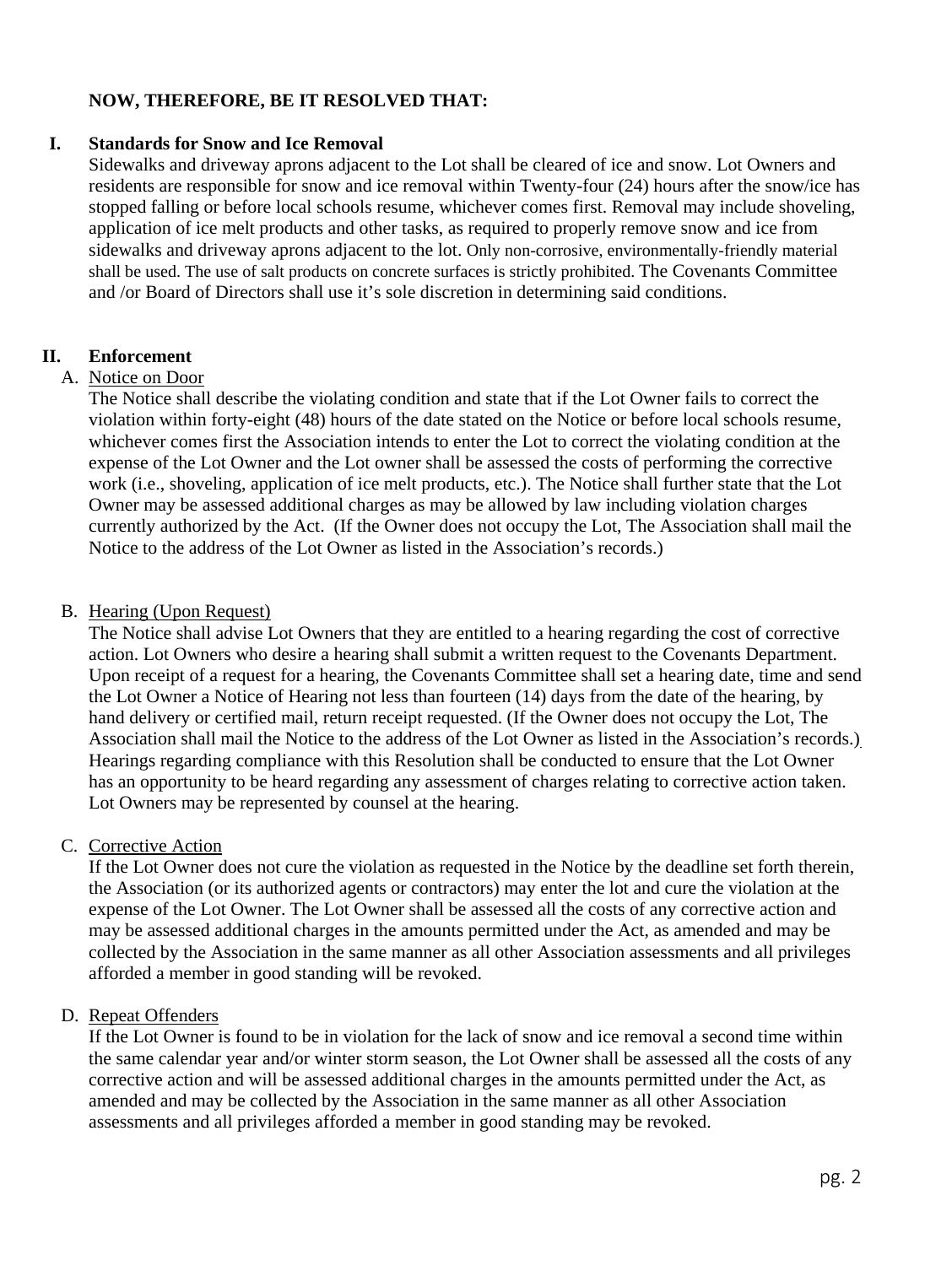### E. Failure or Refusal to Accept Delivery

Failure or refusal to accept delivery of any Association notice shall not defeat these notice requirements, but shall be considered acceptance of such notice.

## F. Photographs

Prior to the Association taking corrective action, the management staff, or other authorized person, may take pictures of the violating condition for the Lot Owner's file.

# G. Other Actions

- i. This resolution shall not be construed to prevent the Association from immediately abating violations on Lots when the condition on the Lot constitutes an emergency and requires immediate action, as contemplated by Article 12 Section 12.1(i) of the Declaration or as otherwise required or justified by law. An emergency shall include, but not be limited to, any condition on a Lot which threatens the health or safety of any person, any Lot or Common Area.
- ii. This resolution shall not be interpreted to require a hearing or to prevent the Association from exercising any other remedies authorized or available under the Act, the Governing Documents, or by law and shall not constitute an election of remedies.